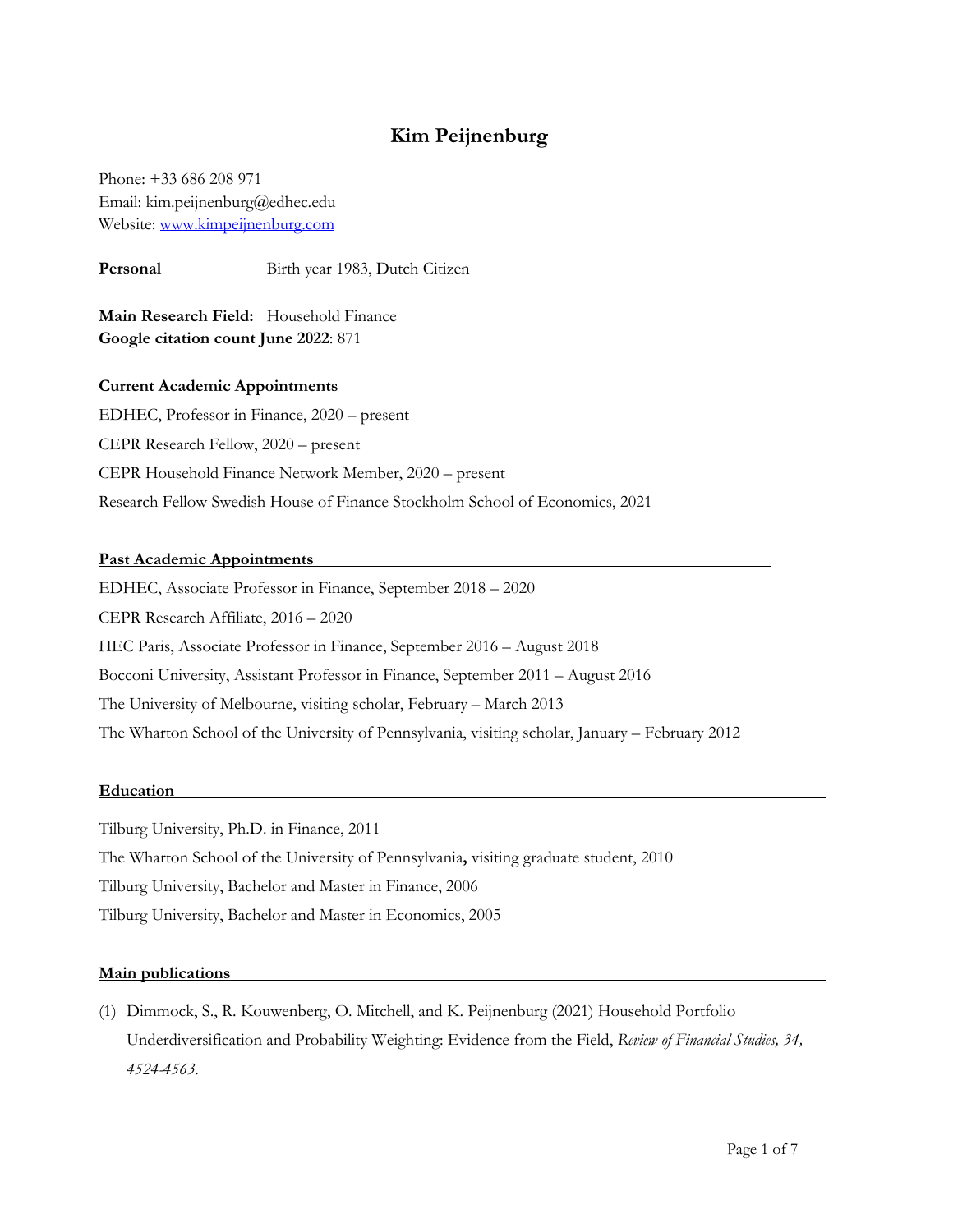- (2) Eisele, A., T. Nefedova, G. Parise, and K. Peijnenburg (2020) Trading out of sight: An Analysis of Cross-Trading in Mutual Fund Families, *Journal of Financial Economics, 135, 359-378.*
- (3) Parise, G., and K. Peijnenburg (2019) Noncognitive Abilities and Financial Distress: Evidence from a Representative Household Panel, *Review of Financial Studies,* 32, 3884-3919.
- (4) Peijnenburg, K. (2018) Life-Cycle Asset Allocation with Ambiguity Aversion and Learning. *Journal of Financial and Quantitative Analysis*, 53, 1963-1994.
- (5) Peijnenburg, K., T. Nijman, and B. Werker (2017) Health Cost Risk: A Potential Solution to the Annuity Puzzle. *The Economic Journal,* 127, 1598-1625.
- (6) Dimmock, S., R. Kouwenberg, O. Mitchell, and K. Peijnenburg (2016) Ambiguity Aversion and Household Portfolio Choice Puzzles: Empirical Evidence. *Journal of Financial Economics*, 119(3), 559-577. Top 25 most cited articles in JFE since 2016 onwards.

### **Other publications**

- (7) Bütler, M., K. Peijnenburg, and S. Staubli (2017) How Much Do Means Tested Benefits Reduce the Demand for Annuities? *Journal of Pension Economics and Finance*, 16, 419-449.
- (8) Peijnenburg, K., T. Nijman, and B. Werker (2016) The Annuity Puzzle Remains a Puzzle. *Journal of Economic Dynamics and Control. 70, 18-35.*
- (9) Dimmock, S., R. Kouwenberg, O. Mitchell, and K. Peijnenburg (2015) Estimating Ambiguity Preferences and Perceptions in Multiple Prior Models: Evidence from the Field. *Journal of Risk and Uncertainty*, 51, 219- 244.

#### **Working Papers**

- (10)Ambiguity Attitudes about Investments Evidence from the field, with Kanin Anantanasuwong, Roy Kouwenberg, and Olivia Mitchell.
- (11)Breaking Bad: How Health Shocks Prompt Crime? With Steffen Andersen and Gianpaolo Parise.

#### **Work in Progress**

(12)Experiments in Household Finance. Steffen Andersen, Stephen Dimmock, and Kasper Meisner Nielsen.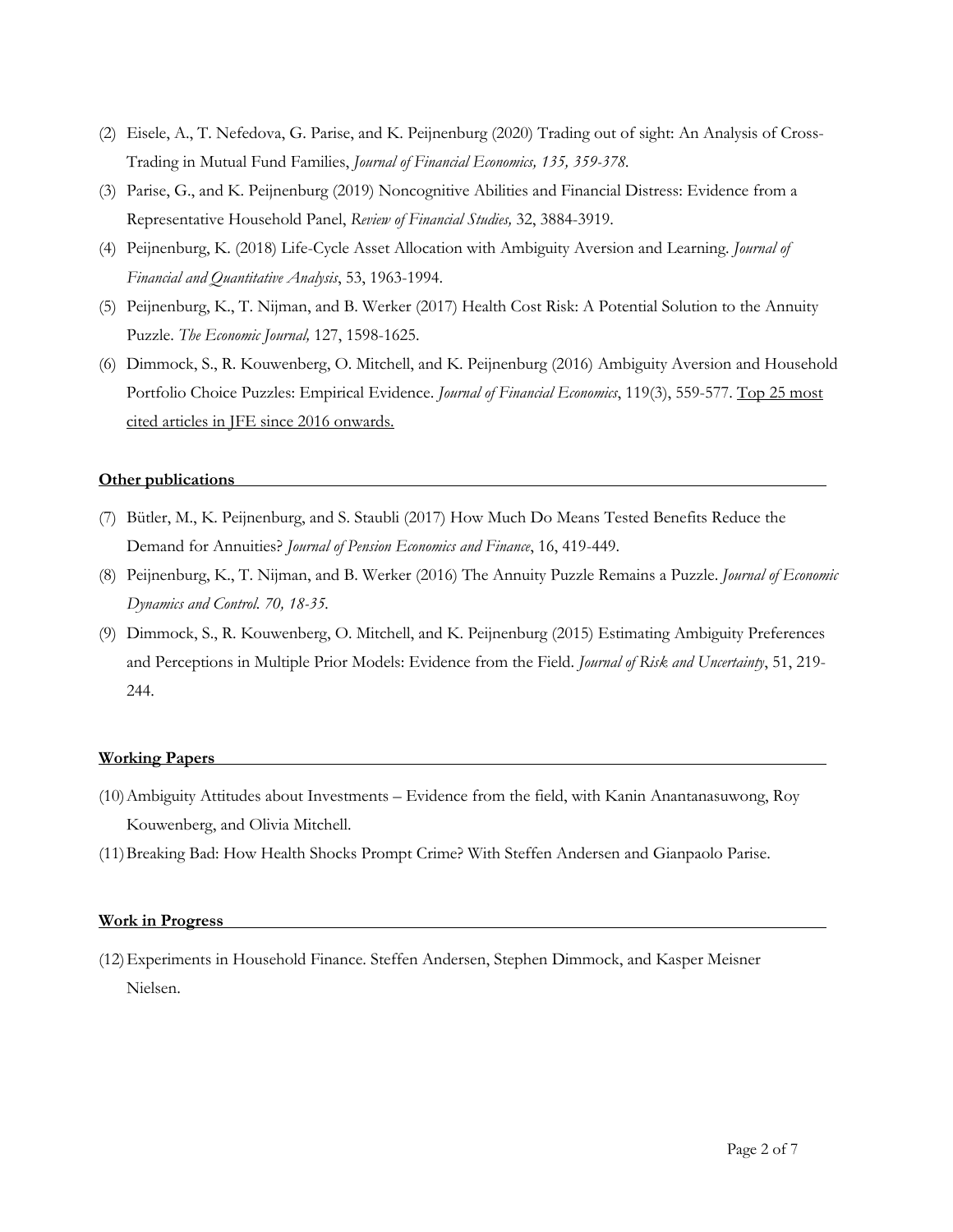| <b>Invited Seminars and Conference Presentations</b>                                                                                                                                                                                                                                                                                                                                  | *scheduled |
|---------------------------------------------------------------------------------------------------------------------------------------------------------------------------------------------------------------------------------------------------------------------------------------------------------------------------------------------------------------------------------------|------------|
| 2023                                                                                                                                                                                                                                                                                                                                                                                  |            |
| University of Geneva*, University of St. Gallen*, Toulouse School of Economics*.<br>2021                                                                                                                                                                                                                                                                                              |            |
| Nova Business School, University of St. Andrews.<br>2020                                                                                                                                                                                                                                                                                                                              |            |
| BI Norwegian Business School; Goethe University; Stockholm School of Economics; CEPR Household<br>Finance Seminar; BI-Swedish House of Finance Conference.<br>2019                                                                                                                                                                                                                    |            |
| Adam Smith Workshop; CEPR Household Finance Conference; European Finance Association Conference;<br>Helsinki Finance Summit; SGF Conference Zurich;                                                                                                                                                                                                                                   |            |
| UBC Winter Finance Conference; University of Southern Denmark; Cass Business School; Mannheim<br>University.<br>2018                                                                                                                                                                                                                                                                  |            |
| London School of Economics; EDHEC; IESE; FIRS Barcelona; SFS Cavalcade; Western Finance Association;<br>ESSEC.<br>2017                                                                                                                                                                                                                                                                |            |
| Aalto University; European Economic Association; University of Zurich; Nova business school; European<br>Bank for Reconstruction and Development.<br>2016                                                                                                                                                                                                                             |            |
| Miami Behavioral Finance conference; Lund University; Tilburg University; Maastricht University; Erasmus<br>University Rotterdam; Research in Behavioral Finance conference Amsterdam<br>2015                                                                                                                                                                                         |            |
| Conference on Ambiguity and Robustness in Macroeconomics and Finance New York; Copenhagen Business<br>School; HEC Paris<br>2014                                                                                                                                                                                                                                                       |            |
| Western Finance Association Monterey; SFS Cavalcade Washington; Mitsui Finance Symposium Ann Arbor;<br>Experimental Finance Conference Zurich; American Economic Association Philadelphia; BI Norwegian School<br>of Management Oslo; University of New South Wales Sydney; HEC Paris; Statistics Norway Oslo; Melbourne<br>University; Erasmus School of Economics Rotterdam<br>2013 |            |
| FIRS Dubrovnik; Netspar Workshop Amsterdam; European Finance Association Cambridge; European<br>Conference on Household Finance Rome<br>2012                                                                                                                                                                                                                                          |            |
| Tilburg University; IGIER conference Capri; American Economic Association Chicago<br>2011                                                                                                                                                                                                                                                                                             |            |
| Tiber conference Tilburg; Tilburg Center of Finance conference; University of Geneva; Stockholm School of<br>Economics; BI Norwegian School of Management Oslo; Bocconi University Milan; IE Business School; VU<br>University Amsterdam; Erasmus School of Economics Rotterdam; Universidade Católica Portuguesa Lisbon;<br>Maastricht University<br>2010                            |            |
| CFS conference on Household Finance Athens; University at Albany; Wharton Insurance and Risk<br>Management seminar; Wharton Ph.D. Finance Workshop                                                                                                                                                                                                                                    |            |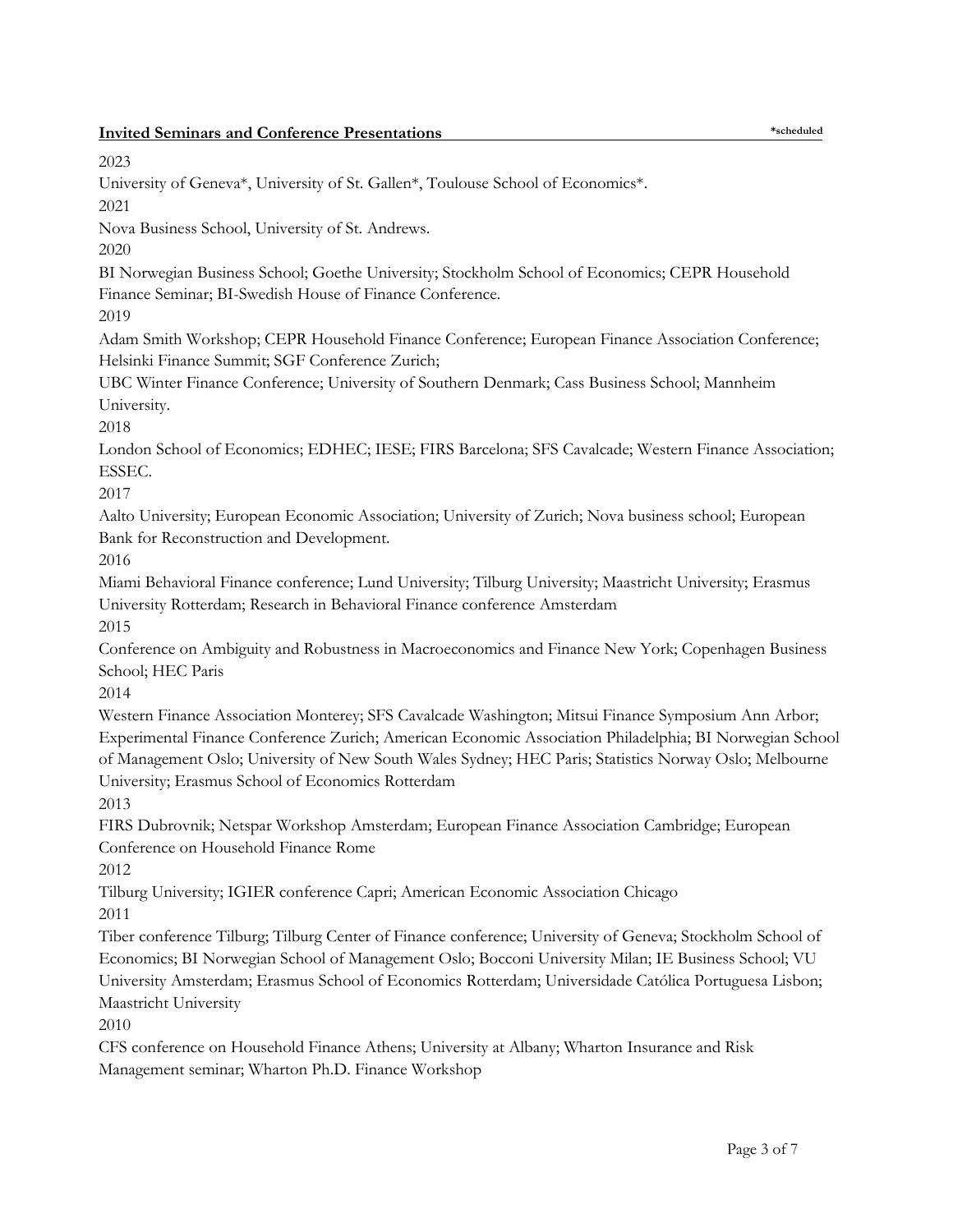# 2009

Netspar Pension Workshop Zurich; European Economic Association Barcelona; IFID conference Toronto; All Pensions Group Academic Advisory Board Amsterdam; German Finance Association Frankfurt; Netspar Pension Workshop Stockholm

# **Discussions \*scheduled**

Entrepeneurship workshop HEC Paris 2021; Entrepeneur Debt Aversion and Financing Decisions: Evidence from Covid-19 Support Programs by Mikael Paaso, Vesa Pursiainen, and Sami Torstila.

Finance in the Cloud 2020; Economic Preferences during a Global Crisis: Evidence from Wuhan by Di Bu, Tobin Hanspal, Yin Liao, and Yong Liu.

CEPR Household Finance conference 2020; Wealth Fluctuations and Risk Preferences: Evidence from U.S. Investor Portfolios by Maarten Meeuwis.

RAPS/RCFS Bahamas Conference 2020; Gig-Labor: Trading Safety Nets for Steering Wheels by Vyacheslav Fos, Naser Hamdi, Ankit Kalda, and Jordan Nickerson.

CEPR Household Finance Conference 2019; Joint and Individual Savings in a Family: Evidence from Bank Accounts by Merike Kukk and Fred van Raaij

European Finance Assocation 2018; Pollution and Performance: Do Investors Make Worse Trades on Hazy Days? by Jiekun Huang, Nainhang Xu, and Honghai Yu

ASSA 2018; Financial advisors and risk-taking by Steve Foerster, Juhani T. Linnainmaa, Brian Melzer, and Alessandro Previtero

ASSA 2018; Risky Insurance: Incomplete Markets and Insurance Portfolio Choice by Joseph Briggs and Christopher Tonetti

Workshop Household Finance and Retirement Savings 2017; Closing Down the Shop: Optimal Health and Wealth Dynamics near the End of Life by Julien Hugonnier, Florian Pelgrin, and Pascal St-Amour

European Finance Assocation 2017; Putting the Pension Back in 401(k) Plans: Optimal Versus Default Longevity Income Annuities by Vanya Horness, Raimond Maurer, and Olivia Mitchell

Household Finance Conference 2016; History-Dependent Risk Preferences: Evidence from Individual Choices and Implications for the Disposition Effect by Angie Andrikogiannopoulou and Filippos Papakonstantinou

European Finance Association 2016; Rich Pickings? Risk, Return, and Skill in the Portfolios of the Wealthy by Laurent Bach, Laurent Calvet, and Paolo Sodini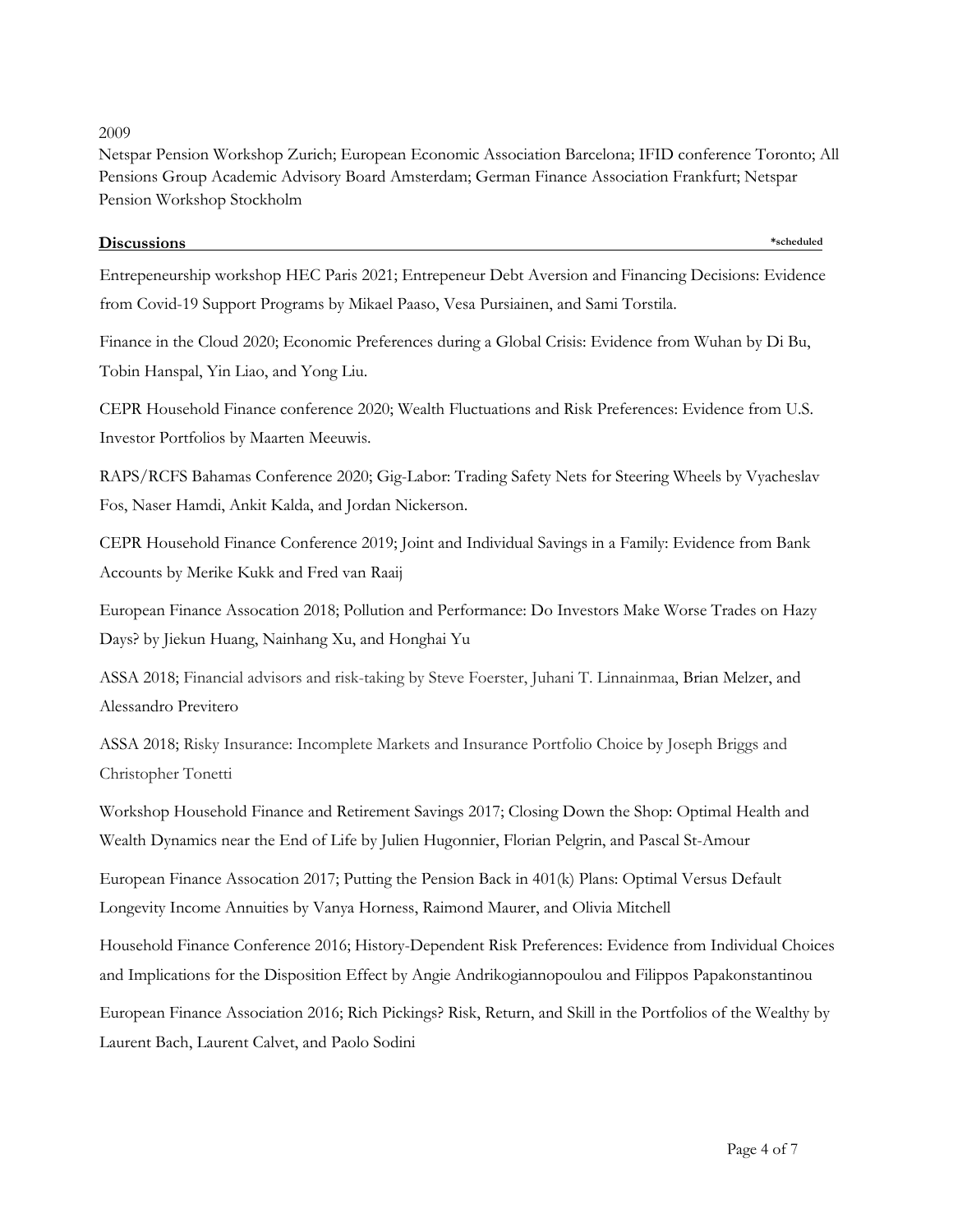CEPR Household Finance Workshop 2016; The Consumption Effects of the 2007-2008 Financial Crisis: Evidence from Household-level Data by Thais Laerkholm and Niels Johannesen

Netspar workshop Leiden 2016; Home Production as a Substitute to Market Consumption? Estimating the Elasticity using House Price Shocks from the Great Recession by Been, Rohwedder, and Hurd.

European Finance Association Conference Lugano 2014; On the Design of a Default Pension Fund by Dahlquist, Setty and Vestman.

Experimental Finance Conference Zurich 2014; Does Risk Shifting Really Happen? Results from an Experiment by Hernandez, Povel, and Sertsios.

Netspar Pension Workshop Amsterdam 2014; Work Incentives of Medicaid Beneficiaries and The Role of Asset Testing by Pashchenko and Porapakkarm.

Netspar Pension Workshop Amsterdam 2013; Engagement: A Partial Solution to the Annuity Puzzle by Bateman et al.

German Finance Association Frankfurt 2009; Deferred Annuities and Strategic Asset Allocation by Horneff and Maurer.

## **Teaching**

At EDHEC Business School

Introduction to Fixed Income, lecturer and course director: 2019, 2020, 2021, 2022. Evaluation: 4.4/5 average, 5/5 median.

At HEC Paris Financial Markets, Grande Ecole, lecturer and course director: 2016, 2017 At Bocconi University Asset Pricing II, PhD level, lecturer: 2013-2016 Introduction to Options and Futures, lecturer and course director: 2012-2015

## **Professional Experience and Service**

Editor *Journal of Pension Economics and Finance* 2022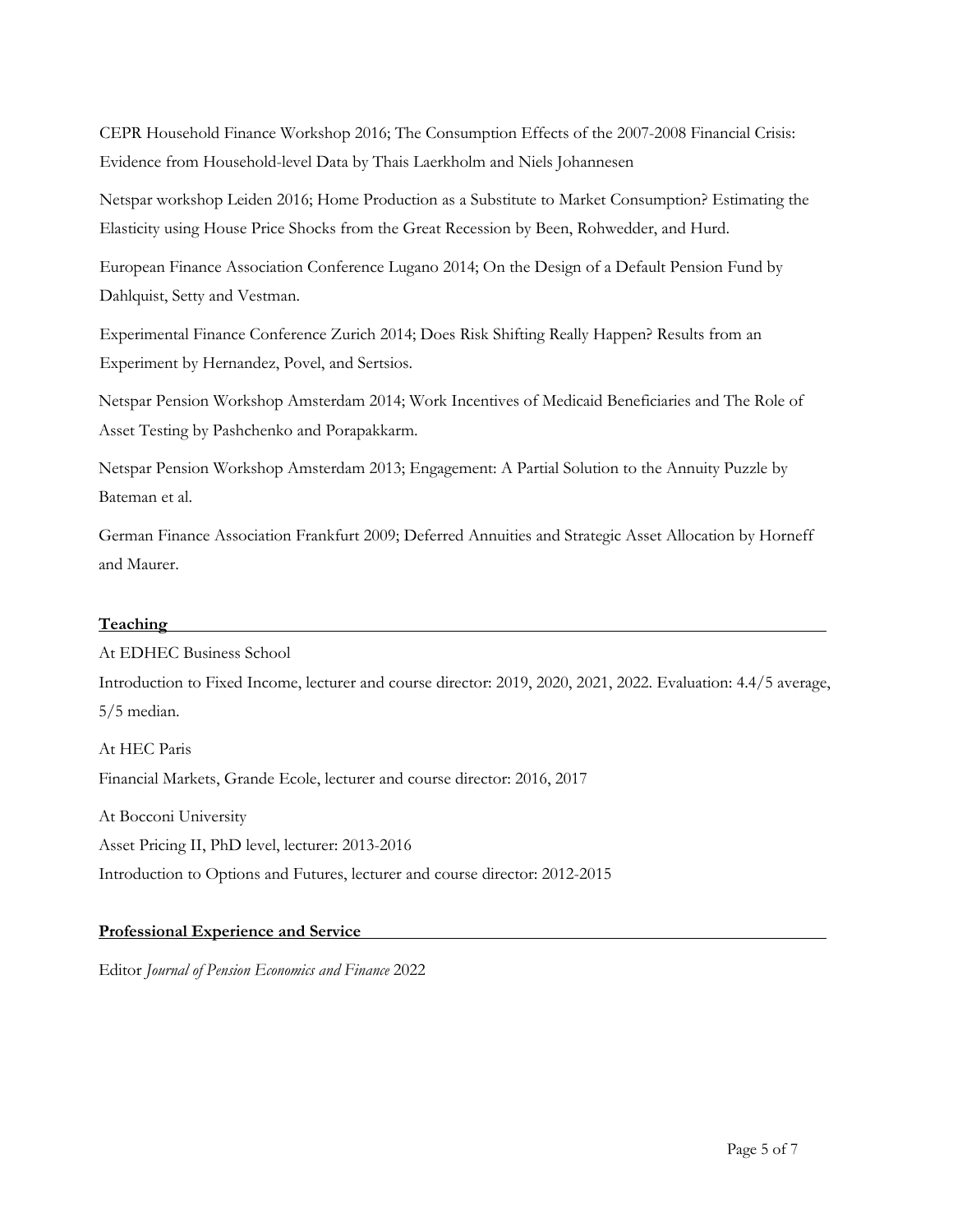Referee for *Review of Financial Studies, Journal of Finance, Review of Economic Studies, Review of Finance, Journal of Financial and Quantitative Analysis, Management Science, Journal of Public Economics, Journal of the European Economic Association, Review of Asset Pricing Studies, Journal of Economic Theory, Journal of Pension Economics and Finance, Journal of Economic Dynamics and Control, Journal of Banking and Finance, Journal of Risk and Insurance, Journal of Economic Behavior & Organization.*

Co-organizer CEPR Advanced Forum in Financial Economics (CAFFE) seminar series, 2020-2022

Program committee CEPR Household Finance conference 2022

Program committee WFA, 2019-2022

Program committee SFS Cavalcade, 2022

Program committee Adam Smith Workshop, 2017-2022

Program committee European Finance Association Conference, 2015, 2016, 2020-2022

Local organizer CEPR Household Finance conference 2021

FMA Best Paper Award Committee, 2020

Track chair European Finance Association, 2019

Program committee Netspar International Pension Workshop 2018-2020

Program committee Finance Down Under Conference at University of Melbourne, 2014-2019

Scientific committee International Association of Applied Econometrics conference, 2019-2020

Ph.D. project at All Pensions Group, research department, 2007 - 2011

Session organizer AEA: Title: "The Economic Impact of Ambiguity: Theory and Evidence", 2014

Junior recruiting committee, 2013, 2015, 2018

Seminar organizer, 2012-2013, 2014-2015, 2019-2020, 2020-2021, 2021-2022

### **Grants, Awards and Fellowships**

Award for Best Young Researcher in Finance and Insurance 2021 by the Europlace Institute

Research fellow Netspar, Tilburg, 2008 - present

IGIER research fellow, Milan, 2011 – 2016

Labex Ecodec grant for 'The Impact of Ambiguity Preferences and Beliefs on Household Portfolios' (€5,000), 2018-2019